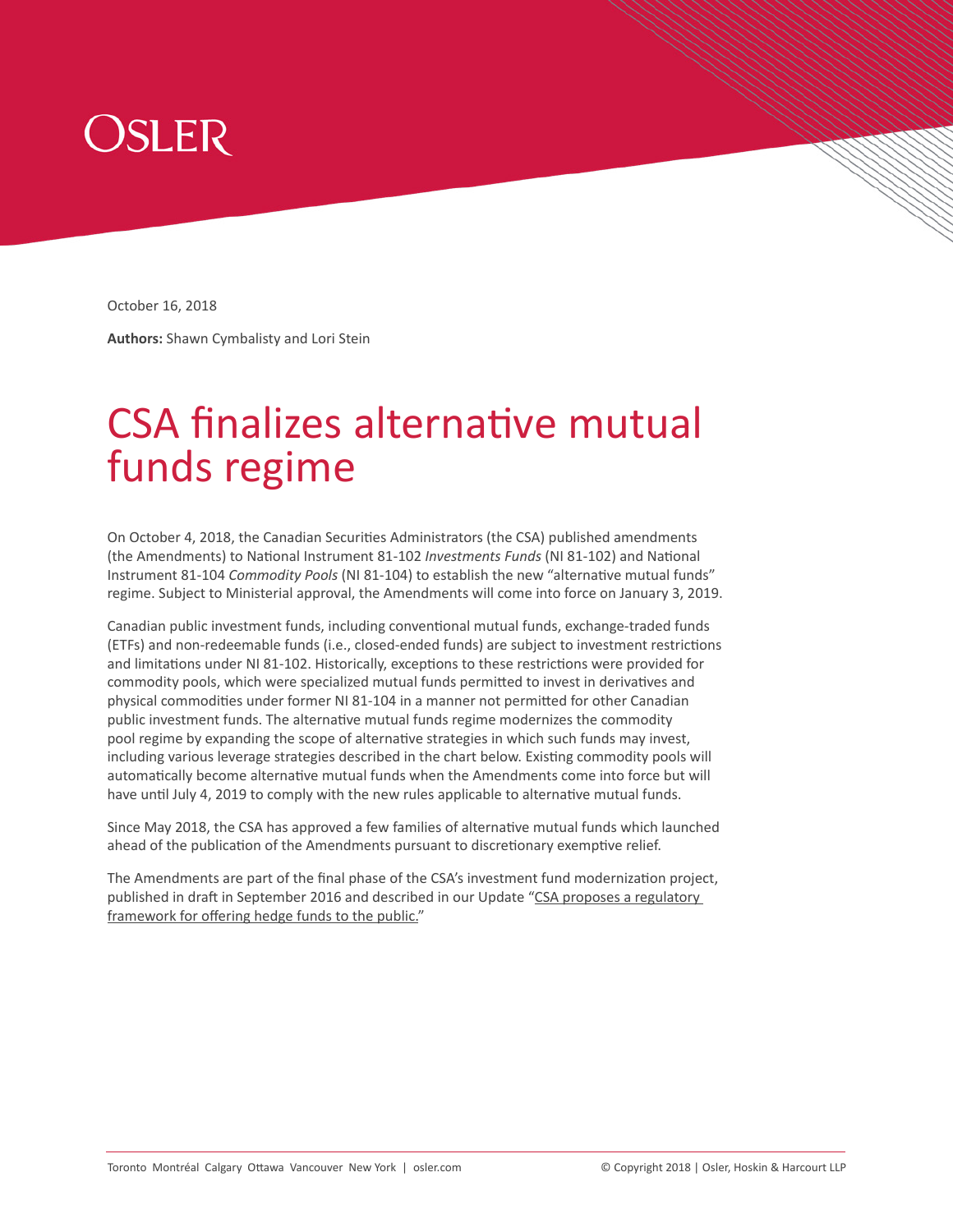#### Investment restrictions and limitations

The chart below summarizes the primary differences between investment restrictions and limitations under NI 81- 102 that will be applicable to conventional mutual funds and ETFs, alternative mutual funds and non-redeemable investment funds when the Amendments come into force.

| <b>Investment</b><br>restrictions and<br><b>limitations</b> | <b>Conventional mutual funds</b><br>/ ETFs                                                                                                                                                                                                                            | <b>Alternative mutual</b><br>funds                                                                                                                                                                                         | <b>Non-redeemable</b><br>investment funds |
|-------------------------------------------------------------|-----------------------------------------------------------------------------------------------------------------------------------------------------------------------------------------------------------------------------------------------------------------------|----------------------------------------------------------------------------------------------------------------------------------------------------------------------------------------------------------------------------|-------------------------------------------|
| <b>Cash borrowing</b>                                       | May borrow cash in an amount<br>up to a maximum 5% of the fund's<br>net asset value (NAV), generally<br>only as a temporary measure to<br>accommodate redemptions or<br>to settle portfolio transactions,<br>provided that the lender is a<br>qualified custodian     | May borrow cash for<br>investment purposes in an<br>amount up to a maximum<br>of 50% of the fund's NAV,<br>provided that the lender is a<br>qualified custodian or sub-<br>custodian, including a foreign<br>sub-custodian | Same as alternative<br>mutual funds       |
| <b>Short selling</b>                                        | May sell securities short having a<br>maximum value equal to 20% of<br>fund's NAV in the aggregate, with<br>single issuer limited to 5% of fund's<br><b>NAV</b>                                                                                                       | May sell securities short<br>having a maximum value<br>equal to 50% of fund's NAV<br>in the aggregate, with single<br>issuer limited to 10% of<br>fund's NAV                                                               | Same as alternative<br>mutual funds       |
| Cash cover for<br>short sales                               | 150% cash cover required. Can't use<br>cash from short sale to enter into<br>long position in a security, other<br>than a cash cover security                                                                                                                         | No cash cover required                                                                                                                                                                                                     | Same as alternative<br>mutual funds       |
| Combined cash<br>borrowing and<br>short sale limit          | Total cash borrowed and market<br>value of securities sold short cannot<br>exceed 50% of fund's NAV (however,<br>in the case of conventional mutual<br>funds, reaching this limit would not<br>be possible)                                                           | Same as conventional mutual<br>funds                                                                                                                                                                                       | Same as conventional<br>mutual funds      |
| <b>OTC</b> and exchange<br>traded derivatives               | Designated rating requirements<br>for uncleared options, debt-like<br>securities, swaps and forward<br>contracts (for instrument or<br>counterparty)                                                                                                                  | Designating rating<br>requirements do not apply                                                                                                                                                                            | Same as alternative<br>mutual funds       |
|                                                             | Counterparty exposure limit of 10%<br>of fund's NAV based on mark-to-<br>market value of exposure under<br>uncleared derivatives position,<br>unless the counterparty (or its<br>guarantor) meets certain designated<br>rating requirements                           | Same as conventional mutual<br>funds                                                                                                                                                                                       | Same as conventional<br>mutual funds      |
|                                                             | Investments in options (or debt-<br>like securities with an options<br>component) for non-hedging<br>purposes limited to 10% of fund's<br>NAV. Full coverage obligations in<br>respect of options, forwards, futures<br>and swaps if used for non-hedging<br>purposes | Coverage obligations for<br>specified derivatives used for<br>non-hedging purposes will<br>not apply                                                                                                                       | Same as alternative<br>mutual funds       |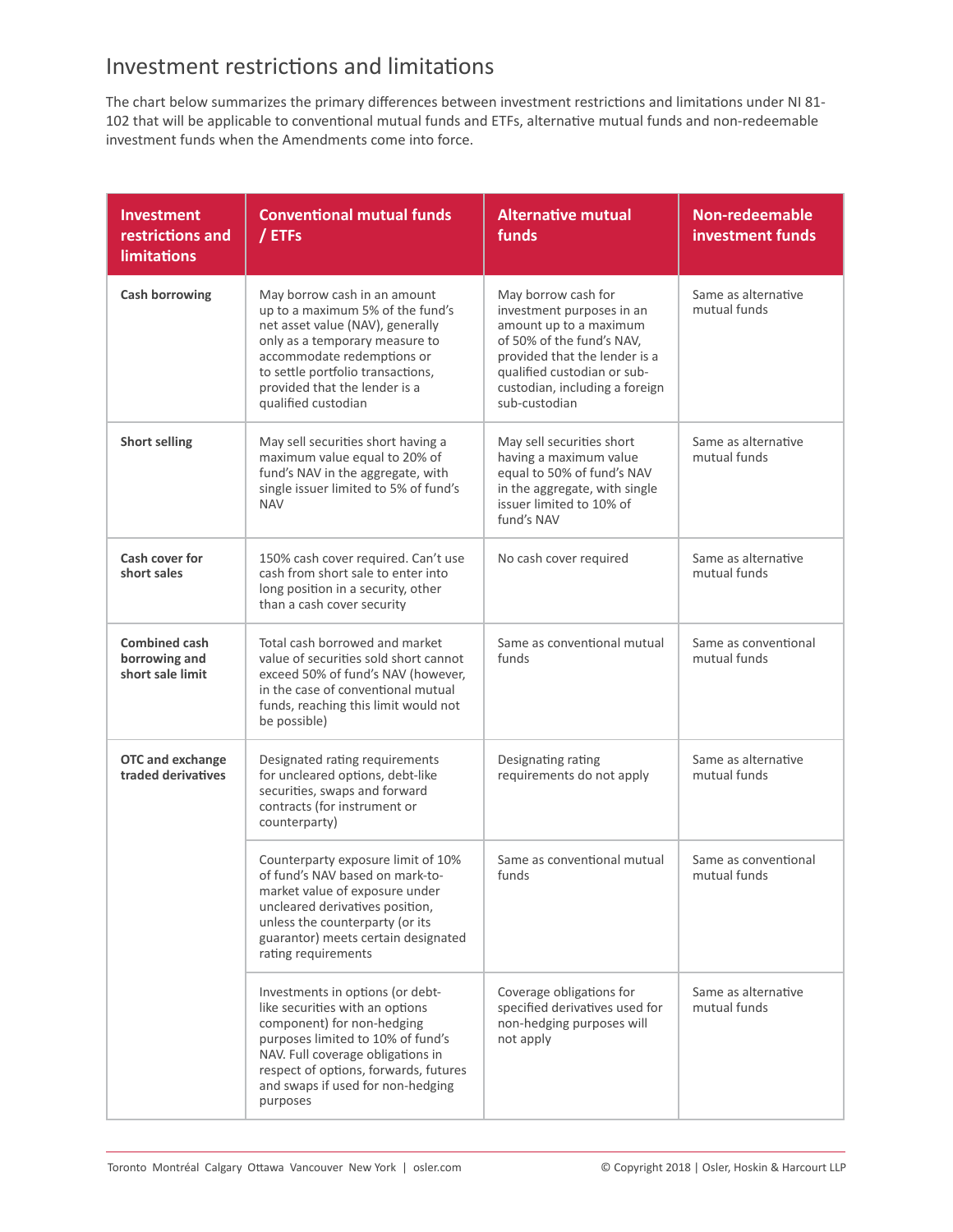| <b>Investment</b><br>restrictions and<br><b>limitations</b> | <b>Conventional mutual funds</b><br>/ ETFs                                                                                                                                                                                                                                                                                                                                                                                                                                                                                                                                                                                               | <b>Alternative mutual</b><br>funds                                                                                                                                                                                                          | <b>Non-redeemable</b><br>investment funds                                                      |
|-------------------------------------------------------------|------------------------------------------------------------------------------------------------------------------------------------------------------------------------------------------------------------------------------------------------------------------------------------------------------------------------------------------------------------------------------------------------------------------------------------------------------------------------------------------------------------------------------------------------------------------------------------------------------------------------------------------|---------------------------------------------------------------------------------------------------------------------------------------------------------------------------------------------------------------------------------------------|------------------------------------------------------------------------------------------------|
| <b>Total leverage limit</b>                                 | Leverage is implicitly restricted<br>due to limited ability to borrow<br>and ability to enter in uncovered<br>derivatives                                                                                                                                                                                                                                                                                                                                                                                                                                                                                                                | Gross exposure being sum<br>of cash borrowings, market<br>value of securities sold<br>short and notional value of<br>specified derivative positions<br>(other than positions used<br>for hedging purposes) cannot<br>exceed 300% fund's NAV | Same as alternative<br>mutual funds                                                            |
| Concentration<br>restriction                                | Maximum 10% of the fund's NAV<br>in any one security with limited<br>exceptions                                                                                                                                                                                                                                                                                                                                                                                                                                                                                                                                                          | Maximum 20% the fund's<br>NAV in any one security with<br>limited exceptions                                                                                                                                                                | Same as alternative<br>mutual funds                                                            |
| <b>Control restriction</b>                                  | Maximum 10% of the (a) votes<br>attaching to the outstanding voting<br>securities of the issuer, or (b) the<br>outstanding equity securities of<br>the issuer, with limited carve-outs<br>including for investment fund<br>securities and index participation<br>units. Cannot invest in securities<br>of an issuer for the purpose<br>of exercising control over, or<br>management of, the issuer                                                                                                                                                                                                                                       | Same as conventional mutual<br>funds                                                                                                                                                                                                        | Same as conventional<br>mutual funds                                                           |
| <b>Prohibited</b><br>investments types                      | • Real property<br>• Mortgages other than guaranteed<br>mortgages<br>• Maximum 10% of fund's NAV in<br>guaranteed mortgages<br>• Precious metal certificates (other<br>than gold, silver, platinum or<br>palladium)<br>. Physical commodities (other than<br>up to 10% in gold, silver platinum<br>or palladium, permitted gold, silver<br>platinum or palladium certificates,<br>or derivatives which have a physical<br>commodity or precious metal<br>certificate underlier)<br>• Loan syndication or loan<br>participation interests if the fund<br>would be required to assume<br>administration of loan in relation to<br>borrower | Same as conventional mutual<br>funds, but unrestricted in<br>respect of precious metal<br>certificates and physical<br>commodities                                                                                                          | Same as alternative<br>mutual funds                                                            |
| <b>Illiquid assets</b>                                      | Maximum 10% of fund's NAV in<br>illiquid assets (with hard cap of 15%<br>for up to 90 days)                                                                                                                                                                                                                                                                                                                                                                                                                                                                                                                                              | Same as conventional mutual<br>funds                                                                                                                                                                                                        | Maximum 20% of fund's<br>NAV in illiquid assets<br>(with hard cap of 25%<br>for up to 90 days) |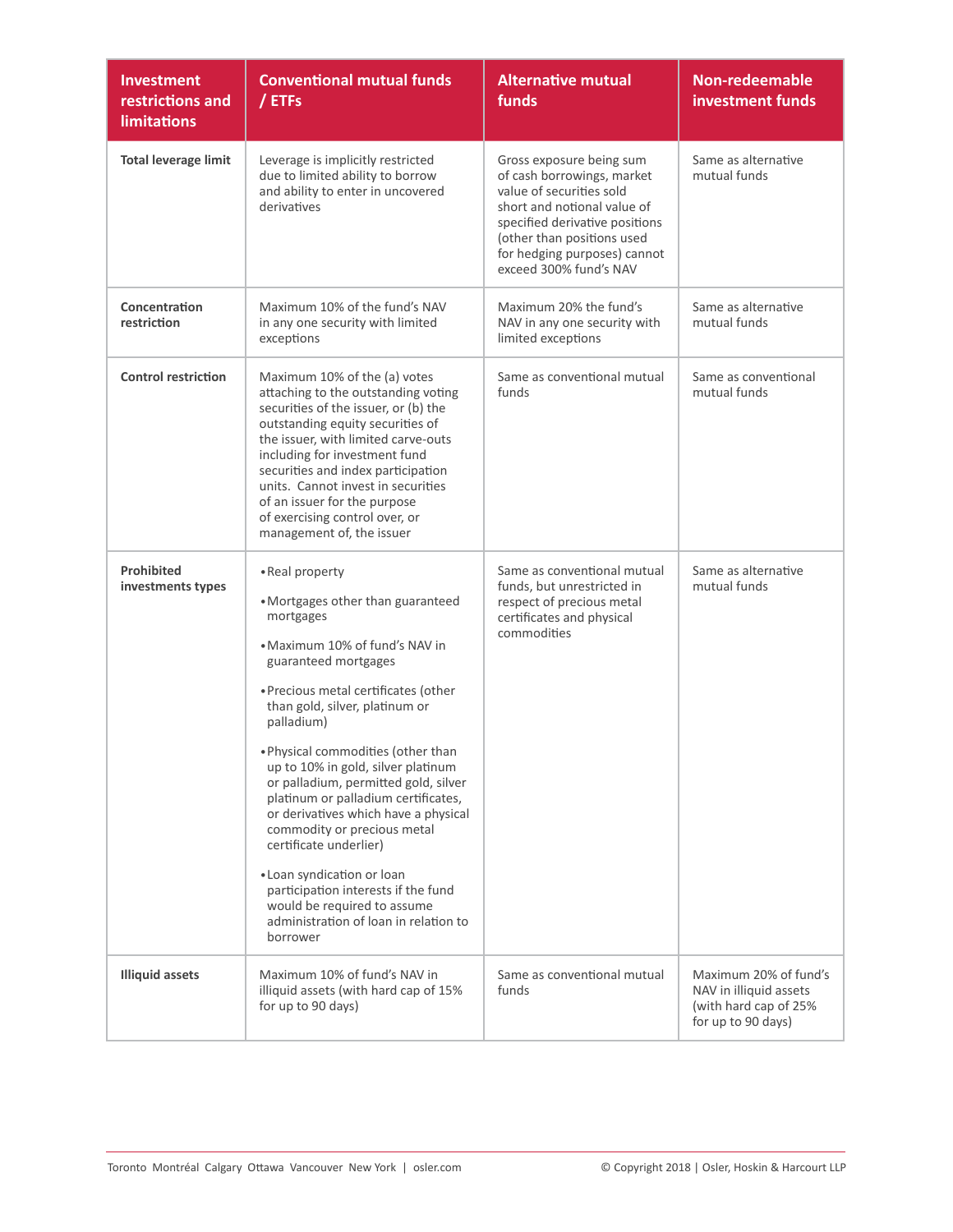| <b>Investment</b><br>restrictions and<br><b>limitations</b>                                 | <b>Conventional mutual funds</b><br>/ ETFs                                                                                                                                                                                                           | <b>Alternative mutual</b><br>funds                                                                                                                                                                                                                                                                                                                                                                                                                                                 | <b>Non-redeemable</b><br>investment funds |
|---------------------------------------------------------------------------------------------|------------------------------------------------------------------------------------------------------------------------------------------------------------------------------------------------------------------------------------------------------|------------------------------------------------------------------------------------------------------------------------------------------------------------------------------------------------------------------------------------------------------------------------------------------------------------------------------------------------------------------------------------------------------------------------------------------------------------------------------------|-------------------------------------------|
| Investments in<br>other investment<br>funds                                                 | Up to 100% of fund's NAV in<br>underlying conventional mutual<br>funds and ETFs subject to NI 81-102<br>(unless index participation unit<br>which may not be subject to NI<br>$81 - 102$                                                             | Up to 100% of fund's NAV<br>in underlying conventional<br>mutual funds and ETFs<br>subject to NI 81-102 (unless<br>index participation unit<br>which may not be subject to<br>NI 81-102)                                                                                                                                                                                                                                                                                           | Same as alternative<br>mutual funds       |
|                                                                                             | Up to 10% of fund's NAV in<br>underlying public alternative funds<br>and non-redeemable investment<br>funds subject to NI 81-102 (unless<br>index participation unit which may<br>not be subject to NI 81-102)                                       | Up to 100% of fund's NAV<br>in underlying alternative<br>mutual funds and non-<br>redeemable investments<br>funds subject to NI 81-102<br>(unless index participation<br>unit which may not be<br>subject to NI 81-102), or in<br>underlying funds that comply<br>with the provisions of NI<br>81-102 that are applicable to<br>alternative mutual funds or<br>non-redeemable investment<br>funds and that are reporting<br>issuers in Canada (unless<br>index participation unit) | Same as alternative<br>mutual funds       |
|                                                                                             | Underlying fund cannot invest<br>more than 10% of its NAV in other<br>investment funds (except if it's a<br>clone fund, or otherwise invests<br>in money market funds or index<br>participation units)                                               | Same as conventional mutual<br>funds                                                                                                                                                                                                                                                                                                                                                                                                                                               | Same as conventional<br>mutual funds      |
| <b>Restrictions</b><br>on granting of<br>security interests                                 | Cannot provide security interest<br>over portfolio assets, except in<br>connection with acceptable cash<br>borrowings, permitted derivative<br>and short sale transactions, or<br>for securing fees and expenses of<br>custodians and sub-custodians | Same as conventional mutual<br>funds                                                                                                                                                                                                                                                                                                                                                                                                                                               | Same as conventional<br>mutual funds      |
| Securities lending,<br>repurchase<br>transactions and<br>reverse repurchase<br>transactions | Permitted, subject to certain<br>requirements                                                                                                                                                                                                        | Same as conventional mutual<br>funds                                                                                                                                                                                                                                                                                                                                                                                                                                               | Same as conventional<br>mutual funds.     |